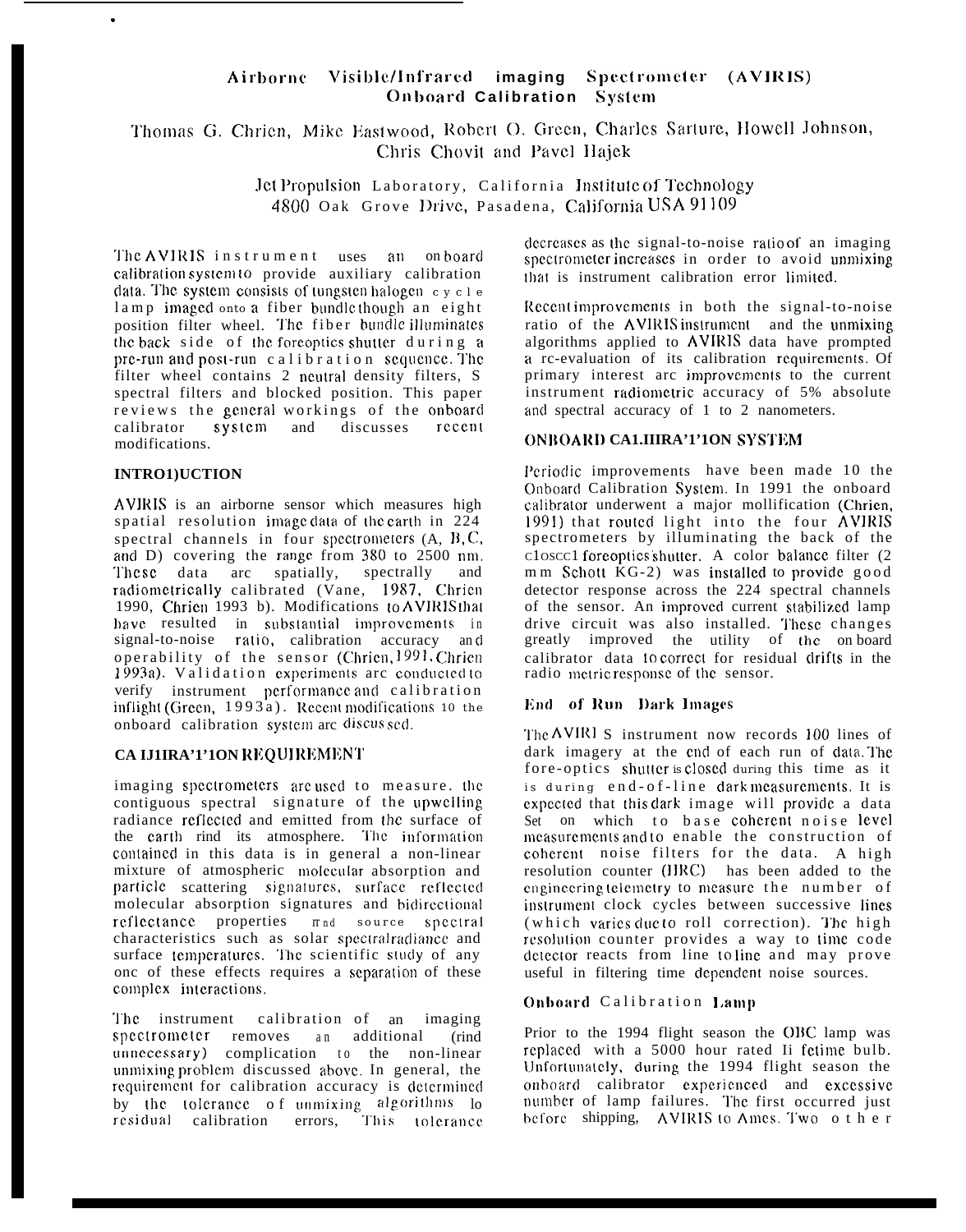failures occurred during the flight season. These failures occurred at a fraction of the 5000 hour life of the bulb. Upon visual inspection, no fracture or born-through of the filaments was visible, and indeed, the second lamp that failed in AVIRIS lit rightup in the lab.

The failed bulbs were returned to the manufacturer for autopsy, and the cause of failure was found to be degradation of the pigtail -wire-lolamp-pin crimp-weld connections owing to corrosion. The corrosion arose from chemical byproducts from the heat degradation of shrink tubing placed over the crimp-welds before the lamp was potted in its metal base. This corrosion caused the wire-to-pin connections to rise in resistance beyond what the OBC constant-current power supply could handle (owing to an upper limit on the voltage it was able 10 supply to the bulb and wire's combination), and hence the bulbs failed 10 light. The bulb intensity was probably unstable for some time before the crimp-weld resistance's rose so far as to preclude the lamp from lighting at all.

The corrosion explanation fit well with the observed lamp behavior before failure, and with lamp "filament" resistance measurements after failure. The manufacturer uses teflon tubing f O r all (heir higher-wattage lamps, but for this 10 watt lamp typical electronic-cabling-variety shrink<br>tubing was used. They did not foresee the lamp base getting very hot, but we had taken steps to make sore that the lamp did get to at leas! 250 degrees C in order to keep the lamp's internal halogen cycle effective and hence maximize the life and the light output stability of the bulb. The manufacturer has fabricated new lamps for the AVIRISOBC application which incorporate the high temperature tolerant teflon tubing around the crimp-welds. WC expect these to survive our nominal operating temperature.

Also included in this year's changes is a conversion from a constant-current power supply to a constant-light-output power supply. Wc have mounted a silicon photodiode/amplifier hybrid (Model #UDT-455) on the top  $\sigma$  f the OBC lamp housing. The lamp filament is imaged onto the photodiode active area through a 543nm narrowpass filter, The resulting signal is fed back to the lamp power supply to maintain constant light output from the bulb.

Currently an investigation of lamp stability over operating temperature is underway. Historica J data shows that the temperature internal to the OBC remains between  $20^{\circ}$  C and  $30^{\circ}$ C over the course of a flight season. Narrow-banding the light hitting the detector minimizes the effect of the silicon photodiode's spectrally dependent responsivity drift with temperature.

## Spectral Calibration Filters

Four new spectral filters have been designed for the on board calibration source filter wheel. The filler wheel has been modified to accommodate the additional filters. The new fillers consist of a birefringent material sandwiched between linear polarizers to make a single stage Lyot filter. The transmission of a Lyot filter varies as the cosine squared of one over the wavelength depending on the filter retardance. The four filters are designed to have a period of approximately 20 nanometers at the short wavelength end of each AVIRIS spectrometer. This insures that there will be sharply sloping spectral features across the entire  $0.4$  to  $2.5$  umspectrum.

The spectral transmittance of the foor filter sets is shown in Figure 2 Measured data is shown for the first three filters which cover the  $0.4$  to 1.9  $\mu$ m range, while the predicted performance is shown for the fourth  $1.7$  to  $2.5 \mu m$  filter. A temperature sensor placed on the filter wheel housing updates the engineering telemetry once pcr second with a  $0.3$ <sup>o</sup>C precision.

The data from the onboard calibrator is converted to spectral transmittance by dividing the Lyot minus Dark filler wheel spectra



Figure 1. Lyot spectral calibration filter set